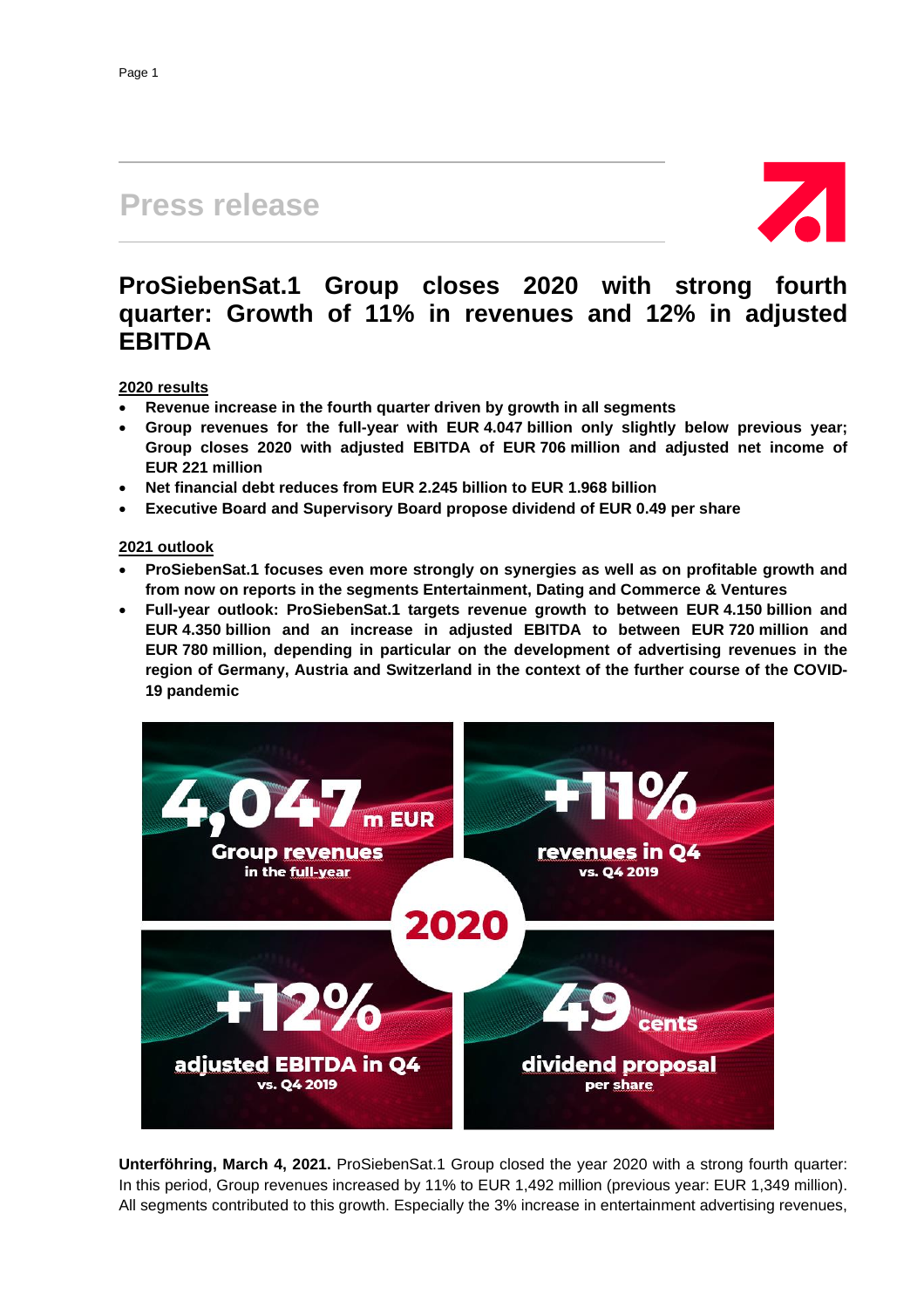continued dynamic revenue development of the online beauty provider Flaconi and the positive effects of the acquisition of the US online dating company The Meet Group were the drivers in the fourth quarter. Also Red Arrow Studios achieved significant growth year-on-year. The Group thus generated total revenues of EUR 4,047 million in full-year 2020 (previous year: EUR 4,135 million) and was therefore only 2% below the previous year despite the effects of the COVID-19 pandemic, which significantly impacted the Group's business in the second quarter in particular. The Group therefore also confirms its preliminary full-year figures published on January 21, 2021.

**Rainer Beaujean, Chairman of the Executive Board & CFO of ProSiebenSat.1 Media SE:** "We came out of the COVID-19 crisis quickly and strongly in 2020. We demonstrated this with strong performance and growth in all segments in the fourth quarter. In this traditionally important final quarter, our advertising business and international program production business continued to recover. We also remain very satisfied with the development of ParshipMeet Group. In addition to the consolidation effects from The Meet Group, its growth has also continued organically and in a profitable manner. As a result, we managed to noticeably exceed our most recent full-year forecast in terms of revenues and earnings. We are starting the new year with optimism: Although the first quarter will initially be impacted by the COVID-19 restrictions, we are confident that our business is robust and expect a significant upturn in the course of the year as soon as the environment returns to normal."

#### **Operating performance**

**Seven.One Entertainment Group's** external revenues grew by 2% to EUR 826 million in the fourth quarter of 2020 (previous year: EUR 813 million). This was driven by the further recovery in advertising revenues, which increased by 3% in this period. This underlines how the Group has continuously improved in the important advertising business over the course of the COVID-19 pandemic (advertising revenues Q2: -37%; Q3: -6%). The Group's entertainment and infotainment offerings, which were particularly strong in prime time, also contributed to this positive development. Due to the effects of the COVID-19 pandemic, the segment's external revenues fell by 9% to EUR 2,286 million in the full-year (previous year: EUR 2,518 million).

The **ParshipMeet Group** segment generated external revenues of EUR 132 million in the fourth quarter of 2020 after EUR 53 million in the previous year. Besides the initial consolidation of The Meet Group, which has been part of the Group since September 2020, the organic development of Parship Group and especially the US dating platform eharmony was again very positive in the fourth quarter as well as in the full-year. ParshipMeet Group generated external revenues of EUR 333 million (previous year: EUR 209 million) in the full-year, which equates to a year-on-year increase of 59%. Organic<sup>(1)</sup> growth was 11%.

External revenues in the **NuCom Group** segment increased by 8% to EUR 315 million in the fourth quarter of 2020 (previous year: EUR 293 million). In particular, the beauty and lifestyle business with the online beauty provider Flaconi continued its dynamic revenue growth with significant gains and thus more than offset the declines at portfolio companies like billiger-mietwagen.de (SilverTours) and Jochen Schweizer mydays that were still affected by the consequences of the COVID-19 pandemic. Furthermore, the deconsolidation of the OTC provider WindStar Medical in December had a slightly contrary effect in the fourth quarter. In the full-year, NuCom Group recorded growth of 7% to EUR 807 million (previous year: EUR 756 million).

While in the **Red Arrow Studios** segment the effects of the COVID-19 pandemic were particularly noticeable in the second quarter, the international program production business continued to recover in the fourth quarter of 2020 and, like the global sales business and the digital studio Studio71, recorded clear growth. At EUR 218 million (previous year: EUR 191 million), the segment's external revenues in the last three months of 2020 grew by 14% compared to the previous year, partly due to catch-up effects, but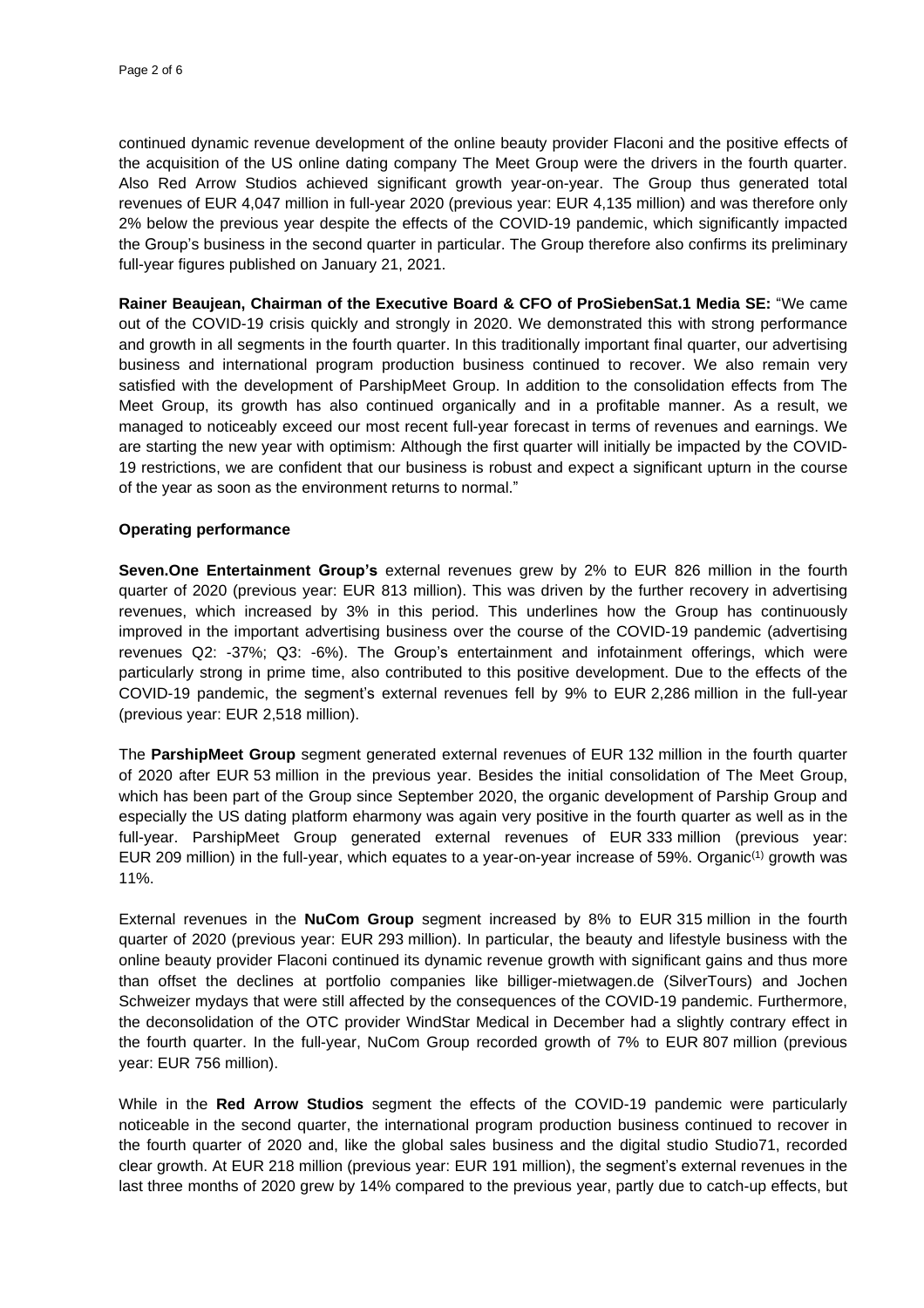did not fully offset the decline in the first nine months of 2020. In the full-year, external revenues decreased by 5% to EUR 620 million (previous year: EUR 652 million).

The Group's **adjusted EBITDA** grew by 12% to EUR 377 million (previous year: EUR 338 million) due to the positive development in the fourth quarter of 2020. Accordingly, adjusted EBITDA for the full-year exceeded the Group's most recent forecast: ProSiebenSat.1 ended 2020 with adjusted EBITDA of EUR 706 million and thus down 19% on the previous year (previous year: EUR 872 million). **Net income** also increased considerably in the fourth quarter of 2020, improving by 30% to EUR 213 million (Q4 previous year: EUR 164 million; full-year: EUR 252 million, FY previous year: EUR 412 million). **Adjusted net income** developed accordingly and increased by 14% to EUR 185 million in the fourth quarter of 2020 (previous year: EUR 162 million). In the full-year, adjusted net income amounted to EUR 221 million (previous year: EUR 387 million), with this development being mainly attributable to the strong COVID-19 impact in the second quarter.

Since financial year 2018, ProSiebenSat.1 Media SE has pursued a general dividend policy of distributing around 50% of adjusted net income to the shareholders as a **dividend**. In line with the distribution policy, the Executive Board and the Supervisory Board will propose a dividend of 50% of adjusted net income or EUR 0.49 per share to the Annual General Meeting for financial year 2020. This corresponds to a dividend yield of 3.6% based on the closing price of the ProSiebenSat.1 share at the end of 2020.

The Group's **net financial debt** fell to EUR 1.968 billion as of the end of 2020 (previous year: EUR 2.245 billion) due to good cash flow development. Accordingly, the **leverage ratio** as of December 31, 2020, decreased to 2.8x compared with the end of the third quarter of 2020 (end of Q3 2020: 3.7x; previous year: 2.6x). In this context, the Group also exercised its early redemption call for its EUR 600 million notes, which were scheduled to be repaid in April 2021, and has already prepaid the notes at nominal value on January 15, 2021.

#### **Strategy and priorities for 2021**

ProSiebenSat.1 Group has been set up in the three segments Entertainment, Dating and Commerce & Ventures since January 1, 2021, in order to focus even more strongly on synergies and profitable growth. In this context, Red Arrow Studios' production and distribution business as well as the digital studio Studio71 are integrated into the Entertainment segment. ProSiebenSat.1 thus takes the strategic proximity of these businesses into account, as Red Arrow Studios is focusing in particular on producing more content for the Group's entertainment platforms. Since the core competencies and the complete value chain of the entertainment business are therefore represented in one segment, we bundle the Group's minority and majority investment areas in the new Commerce & Ventures segment. This includes the investment arm SevenVentures as well as the companies of NuCom Group. ProSiebenSat.1 is building up these companies with media services and support, which further promotes the Group's growth strategy. The Dating segment, which includes ParshipMeet Group, is unchanged compared to the end of 2020 and is expected to be a major driver of the Group's diversification and to provide significant support for its future growth.

**Rainer Beaujean, Chairman of the Executive Board & CFO of ProSiebenSat.1 Media SE:** "With our new set up, we are increasingly focusing on exploiting synergies within and between our business areas and thus creating added value as a Group. In the entertainment business, we are laying a profitable foundation for our diversification with a focus on local content and improved monetization across all platforms. While we are now preparing ParshipMeet Group for its IPO, we want to show in the Commerce & Ventures segment how we can use the power of advertising to build digital companies into leading consumer brands by way of minority and majority investments. In this way, we want to grow profitably with a clear focus on earnings and, in the mid-term, to improve our P7S1 ROCE (return on capital employed) target to over 15%."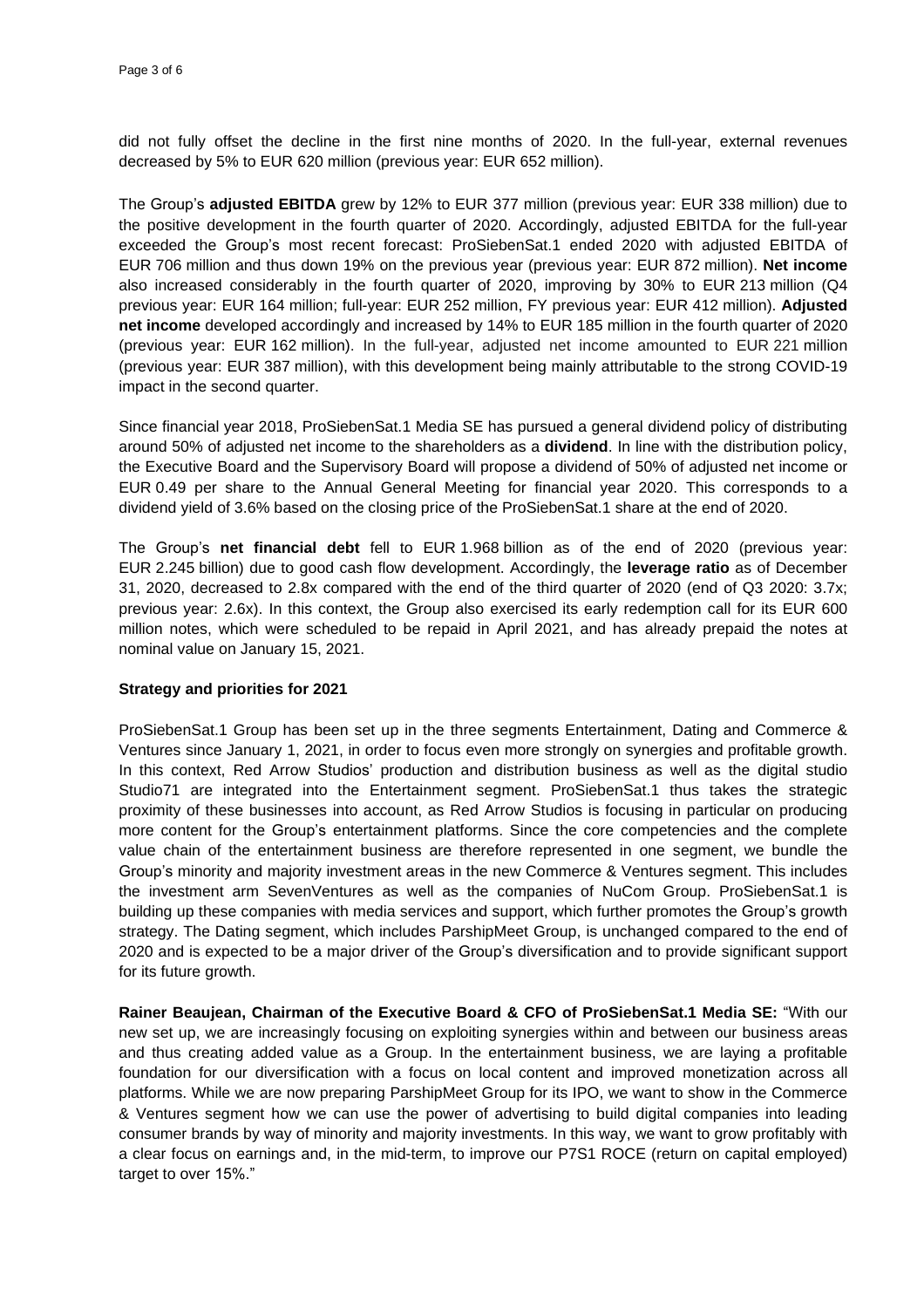### **Outlook**

ProSiebenSat.1 Group pursues a clear strategy aiming at sustainable and profitable growth. As the macro-economic development in ProSiebenSat.1 Group's core markets remains uncertain also in financial year 2021 due to the ongoing COVID-19 pandemic, the Group has decided to provide ranges for its revenue and adjusted EBITDA outlook that take this environment into account. In line with the government measures in the core markets of Germany, Austria and Switzerland known by the time the 2020 Annual Report was prepared on February 25, 2021, the Group has taken into account in its outlook adverse effects on the business that are foreseeable as a result of the COVID-19-related restrictions in place at the beginning of 2021. Further restrictions which could additionally impact the ProSiebenSat.1 business are not reflected in this outlook.

For ProSiebenSat.1 Group, the main currency besides the Euro remains the US Dollar, especially after the acquisition of The Meet Group. The Group anticipates an US Dollar share in Group revenues for 2021 of c. 20% and for adjusted EBITDA of c. 15%. An average strengthening or weakening of the US Dollar in relation to the Euro by 1 Cent over the entire financial year impacts Group revenues by c. EUR 7 million and adjusted EBITDA by c. EUR 1 million. For the outlook regarding all following figures, the Group uses a EUR/USD exchange range of c. USD 1.22 to the Euro in the financial year 2021.

On this basis, for the 2021 financial year the Group is targeting – without further portfolio changes – revenues of EUR 4.150 billion as the lower end of the target range and revenues of EUR 4.350 billion as the upper end of the target range after a previous-year figure of EUR 4.055 billion (adjusted for currency and portfolio effects)<sup>(2)</sup>. In financial year 2021, Group revenue growth would thus be in a range between 2% and 7%. The range of the target figures depends particularly on the development of advertising revenues in the region of Germany, Austria and Switzerland in the context of the further course of the COVID-19 pandemic. For the lower end of the revenue target range, the Group assumes a year-on-year decline of 2% in advertising revenues in the region of Germany, Austria and Switzerland; a year-on-year advertising revenue growth of 4% in the region of Germany, Austria and Switzerland is the basis for the upper end of the revenue target range. In all scenarios, the Group assumes that particularly the first quarter will be impacted by lockdown-related restrictions and a subsequent fast recovery of the advertising market is to be expected.

Based on the revenue assumptions above, for the full-year of 2021 ProSiebenSat.1 anticipates a Group adjusted EBITDA – without further portfolio changes – of EUR 720 million as the lower end of the target range and EUR 780 million as the upper end of the target range after a previous-year figure of EUR 708 million (adjusted for currency and portfolio effects)<sup>(3)</sup>. For the full-year, program costs are expected to amount to c. EUR 1 billion, with over half of this relating to local content and with a possibility of being varied in the amount of around EUR 50 million depending on the development of the advertising market.

The adjusted net income of the Group is mainly determined by the development of the adjusted EBITDA. Furthermore, this key figure is influenced by the financial result, which includes among others the atequity investment in the streaming platform Joyn, and by income taxes. On this basis and without further portfolio changes, the Group expects that the adjusted net income for the full year 2021 should be above the previous year's figure of EUR 221 million.

From 2021, the adjusted operating free cash flow replaces the free cash flow before M&A as the relevant cash flow performance indicator for the Group. The adjusted operating free cash flow is based on the development of the adjusted EBITDA. Reaching a midpoint of the adjusted EBITDA target range, the Group assumes that the adjusted operating free cash flow for the full-year, – for reasons of comparability corrected for the change of IFRS 16 investments in relation to the construction of the new campus at the premises in Unterföhring – should develop in a mid-double-digit million euro range around the previous year's figure of EUR 424 million.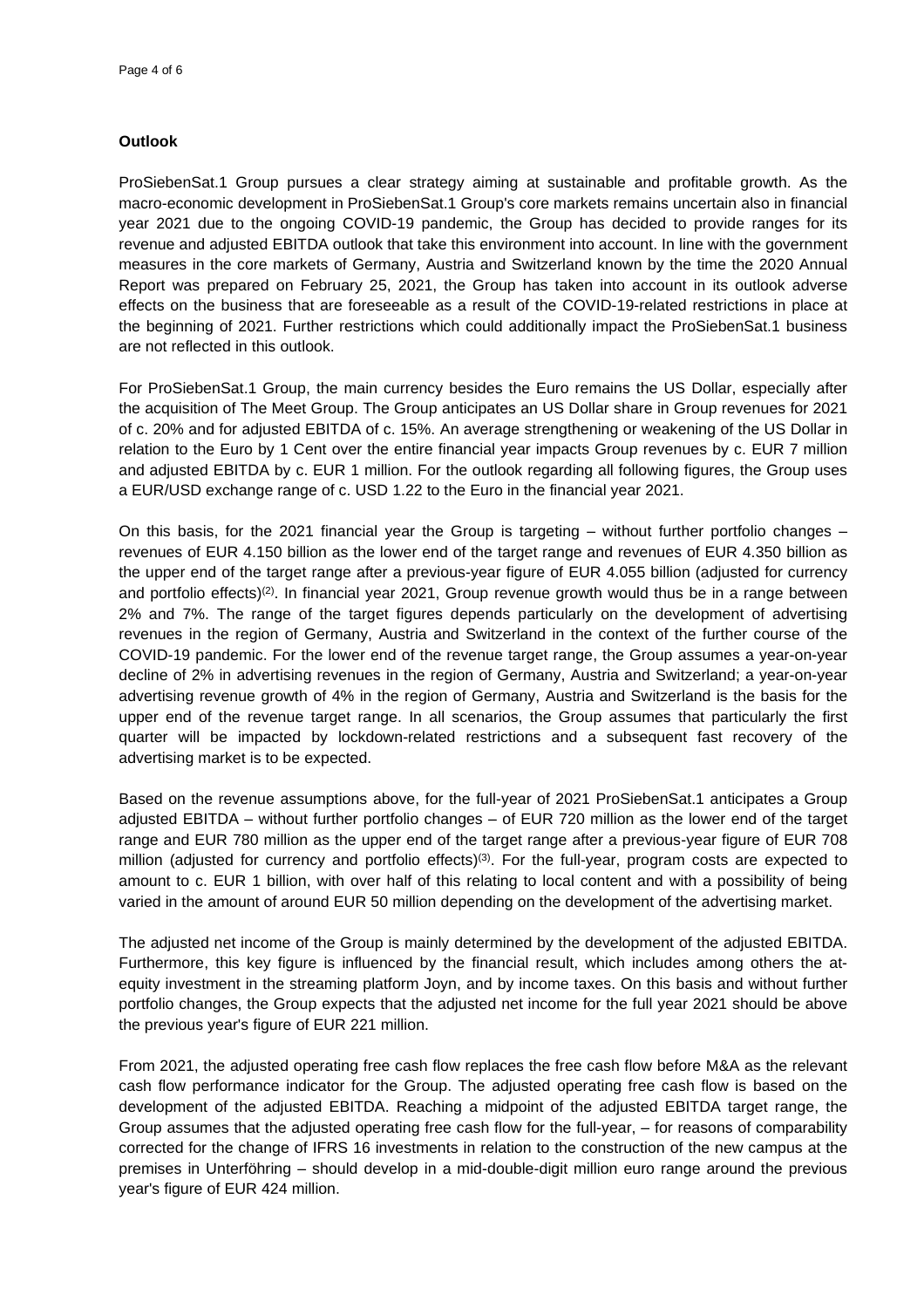ProSiebenSat.1 Group measures the mid-term financial success of the company on the basis of P7S1 ROCE (return on capital employed). The Group introduced this key financial indicator as a key figure for the entire Group in 2020. In financial year 2021, we target a P7S1 ROCE of more than 10% (previous year: 10%). For the Group as a whole, this key figure is expected to exceed 15% in the mid-term.

ProSiebenSat.1 aims for a leverage ratio (the ratio of the Group's net financial debt to its LTM adjusted EBITDA) in a range between 1.5x and 2.5x. At the end of 2021, the Group anticipates – depending on business performance and not including any portfolio changes – a leverage ratio slightly above or at the upper end of the target corridor (previous year: 2.8x).

(1) Organic = adjusted for portfolio and currency effects.

(2) Based on revenues in financial year 2020 translated at the exchange rates used for planning purposes in financial year 2021 less revenues of the companies deconsolidated in 2020 – WindStar Medical at EUR 114 million and myLoc at EUR 10 million – plus pro forma revenues for The Meet Group between January and August 2020 of EUR 173 million, also translated at the exchange rate used for planning purposes in financial year 2021.

(3) Based on adjusted EBITDA in financial year 2020 translated at the exchange rates used for planning purposes in financial year 2021 less adjusted EBITDA of the companies deconsolidated in 2020 – WindStar Medical at EUR 23 million and myLoc at EUR 3 million – plus the pro forma adjusted EBITDA contributions for The Meet Group between January and August 2020 of EUR 33 million, also translated at the exchange rate used for planning purposes in financial year 2021.

Further key figures can be found on our Group website at www.ProSiebenSat1.com. The presentation and the 2020 Annual Report will also be available here from 7:30 a.m. on March 4, 2021.

#### **Key figures of ProSiebenSat.1 Group in EUR m**

|                                           |         |          |                       |        |       | Change in             |
|-------------------------------------------|---------|----------|-----------------------|--------|-------|-----------------------|
|                                           | Q4 2020 | Q4 2019  | Change in %           | 2020   | 2019  | %                     |
| Revenues                                  | 1,492   | 1,349    | 11%                   | 4,047  | 4,135 | $-2%$                 |
| Adjusted EBITDA <sup>(1)</sup>            | 377     | 338      | 12%                   | 706    | 872   | $-19%$                |
| Adjusted EBITDA margin (in %)             | 25.3%   | 25.1%    | $0.2$ pp              | 17.4%  | 21.1% | $-3.7$ pp             |
| <b>EBITDA</b>                             | 461     | 332      | 39%                   | 801    | 838   | -4%                   |
| Operating result (EBIT)                   | 394     | 242      | 63%                   | 553    | 578   | -4%                   |
| Financial result                          | -99     | -26      | $\tilde{}$            | $-183$ | -6    |                       |
| Net income                                | 213     | 164      | 30%                   | 252    | 412   | $-39%$                |
| Attributable to shareholders of           |         |          |                       |        |       |                       |
| ProSiebenSat.1 Media SE                   | 214     | 164      | 31%                   | 267    | 413   | $-35%$                |
| Attributable to non-controlling interests | -1      | $\Omega$ | $\tilde{\phantom{a}}$ | $-15$  | -1    | $\tilde{\phantom{a}}$ |
| Adjusted net income <sup>(2)</sup>        | 185     | 162      | 14%                   | 221    | 387   | $-43%$                |
| Adjusted earnings per share (in EUR)      | 0.82    | 0.72     |                       | 0.98   | 1.71  |                       |
| Free cash flow $(3)$                      | 548     | 357      | 54%                   | 120    | 207   | $-42%$                |
| Free cash flow before M&A $(4)$           | 290     | 376      | $-23%$                | 235    | 339   | $-31%$                |
| Cash flow from operating activities       | 687     | 709      | $-3%$                 | 1.511  | 1.603 | -6%                   |

#### **Key figures of ProSiebenSat.1 Group in EUR m**

|                               | Dec. 31, 2020 Dec. 31, 2019 |     |
|-------------------------------|-----------------------------|-----|
|                               | 1.687                       |     |
| uity ratio (in %)             | 23.8%                       |     |
| Cash and cash equivalents     | 1.224                       |     |
| Net financial debt $(5)$      | 968                         | 245 |
| Leverage ratio <sup>(6)</sup> | 2 RY                        | 6x  |